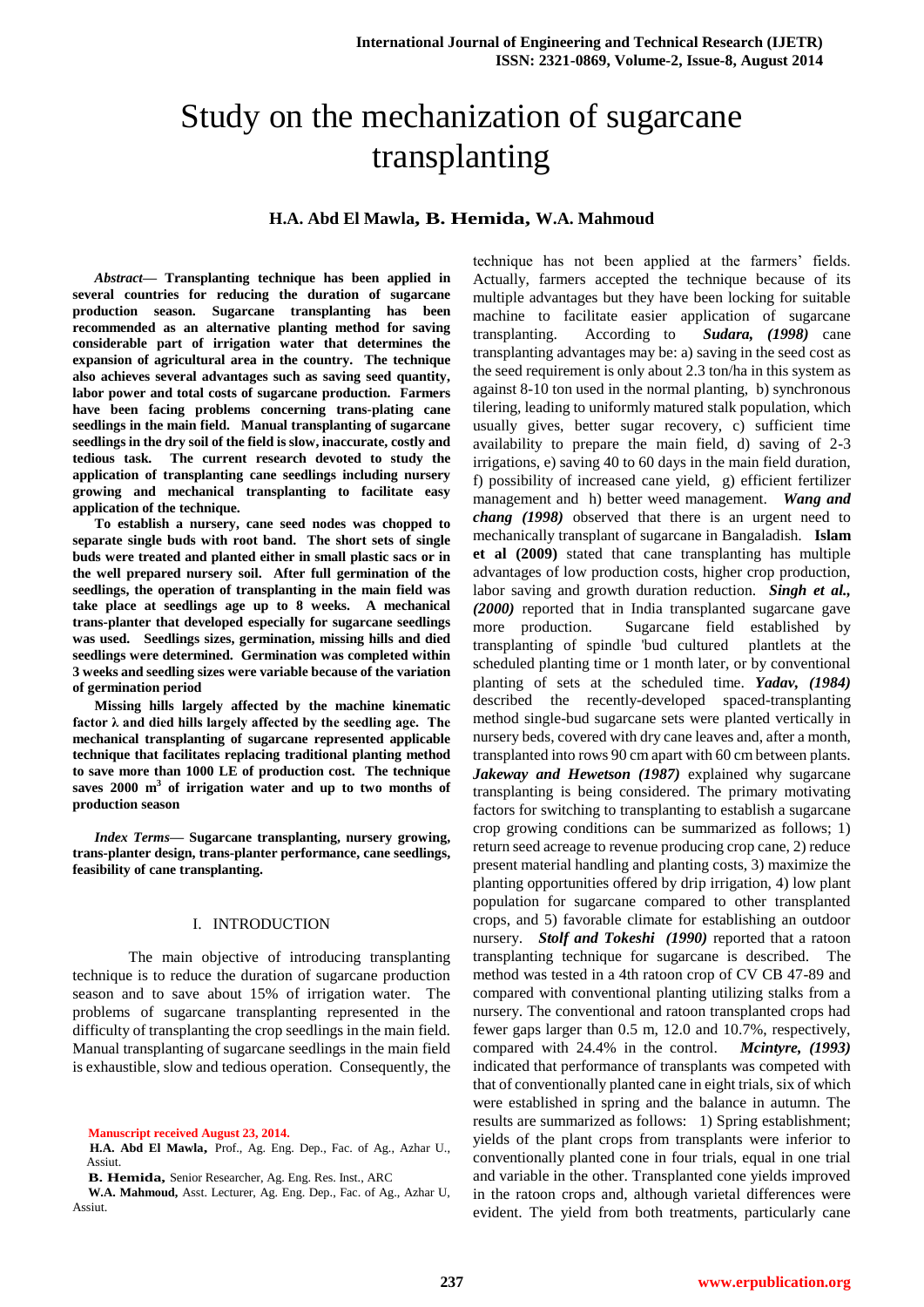under irrigated conditions, was comparable. 2) Autumn establishment; from a limited number of trials, indications are that yields of autumn planted transplants were equal to those of cone planted in the conventional manner. 3) Quality of transplants; there is evidence to suggest that immature transplant, with poor root development at the time of planting not only reduced plant crop yield but also adversely affected the first ratoon crop. *Werken, (1991)* stated that the transplanting of plants is one of the major operations carried out by growers. It is therefore very important to minimize the time and labor involved in this process. For the system to be attractive to the growers, it has to be simple in use, reliable, possess a high transplanting capacity with good quality of the transplanting work and must do ail this at reasonable cost. *Verma, (1984)* classified mechanical trans-planter into two groups, pot type (root washed) trans-planter and mat type trans-planter, depending upon the type of producing seedlings in the nursery pot type is used widely with big seedlings, which is suitable for vegetable crops such as tomato, cabbage and tobacco. **Ravindra et al(2013)** studied the mechanization of planting of sugarcane bud chip seedlings raised in protrays. Sugarcane bud chip planting is the latest technique of sugarcane planting, wherein the bud along with a portion of the nodal region is chipped off and planted in protray with FYM soil and sand. A tractor mounted two row mechanical planter for settlings raised from sugarcane bud chips was developed. It consists of mainframe which can be attached to standard three-point hitch arrangement of a 35 hp tractor. The metering mechanism, operator's seat, furrow openers, soil openers and furrow closers are mounted on the main frame with necessary supports. The optimum speed of operation was standardized as 1.4 km/h by experimentation where the missing percentage was 2.33 %. The field capacity of the equipment was 0.15 ha/h. The biometric parameters viz., diameter of the cane, cane height, single cane weight, juice content and yield of the mechanically planted sugarcane settlings were on par with the manually planted sugarcane settlings. Abdel-Mawla<sup>et al</sup>  $(2011)$  reported a single row machine developed for mechanical transplanting of sugarcane. The machine consists of a transplanting mechanism, powered by a ground wheel. A large tray was used to hold the seedlings. A labor fed the seedlings to some funnels which place it in bottom of the furrow that opened by the furrow opener of the machine. Soil was compressed from both sides to cover the seedlings root.

## II. MATERIALS AND METHODS

The application of sugarcane transplanting technique included two main activities. The first was to establish the nursery for seedling production and the second was to mechanically transplant the sugarcane seedlings in the permanent field. The activities may be described as follow:

I - The technique of nursery establishing included:

- Cane seed chopped into single bud sets.

- Treatment of single bud sets as recommended by the agronomists. Bud sets were treated sinking in hot-water  $(50^0 \text{ C})$  for two hours then dropped in fungicide solution before planted in the nursery.

- The sets were then were planted in the nursery area either in small  $(6\times12)$  cm plastic bags or in the nursery field plot of very well prepared soil (Figs 1, 2). Planting the bud sets in plastic bags included filling the plastic bags (having punched holes for aeration) with homogeneous mixture of equal quantities of soil, sand and good rotten compost. The bud sets placed in plastic bags with the bud facing upwards and cover with soil/compost mixture.

- Nursery irrigation and fertilizer application was done as recommended by the agronomists.



Fig (1) Sets of single buds prepared to be planted in the nursery



Fig (2) Nursery of sugarcane seedlings showing directly planted and plastic bag seedlings after germination

II – Mechanical transplanting of sugarcane seedlings:

A machine (Fig 3) was developed by Abdel-Mawla (2010) was used for transplanting sugarcane seedlings in the main field during the cane production season of 2013. The functional components of the trans-planter prototype are:

a. The seedling metering device:

The seedling metering mechanism (Fig 4) consists of four funnels. Each funnel attached to dual displaced arm system that keeps the funnel perpendicular while rotation. The diameter of seedling metering mechanism is 70 cm. The mechanism is assembled to the main frame using ball bearing and powered by the ground wheel.

b- The funnel consists of two halves hinged together by two pins at the top side of the funnel. Springs are used to keep the lower end of the funnel always closed.

c- Especially cam arrangement (Fig 5) used to open the funnels at the proper position of dropping the seedling to be placed inside the open furrow.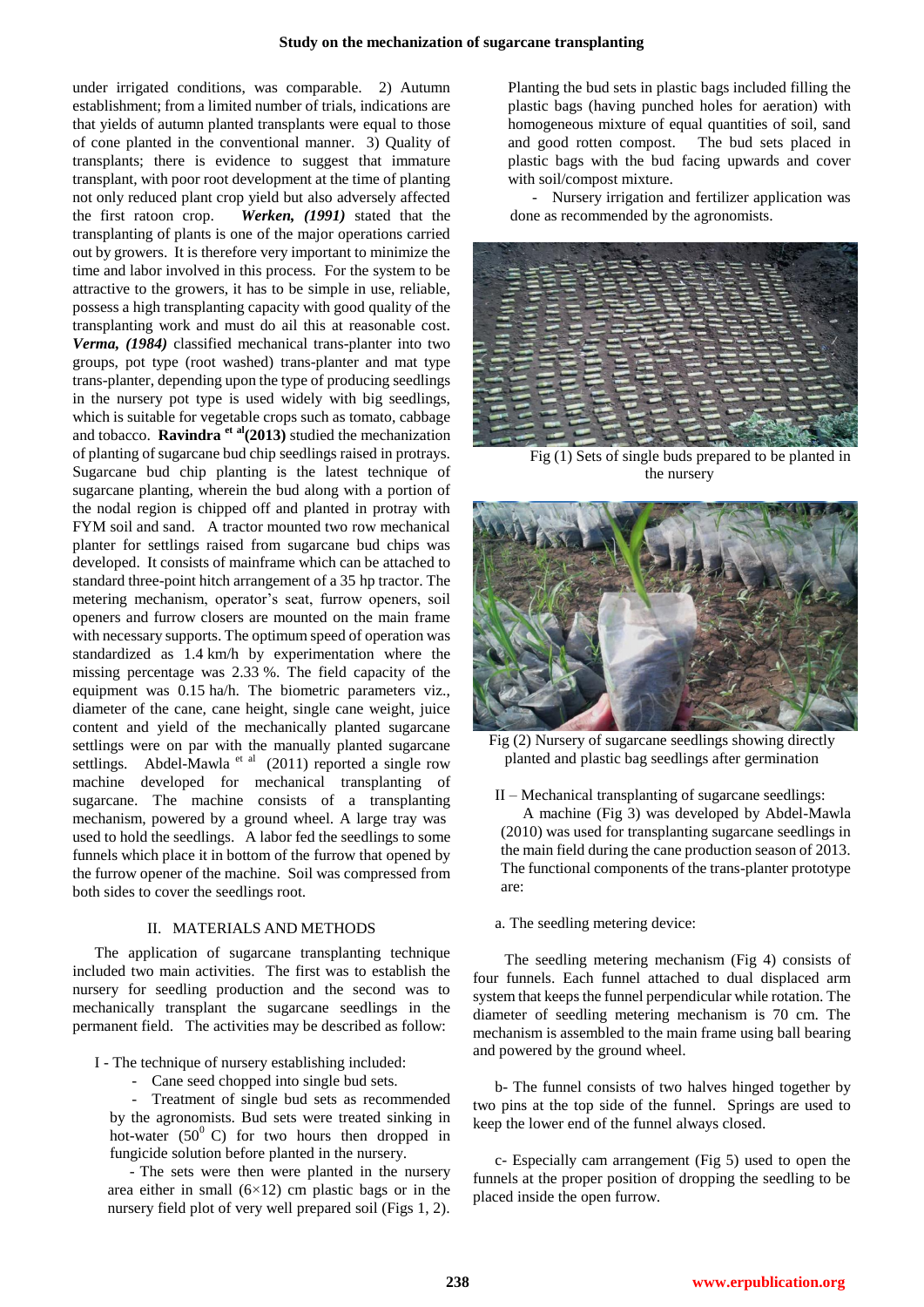## **International Journal of Engineering and Technical Research (IJETR) ISSN: 2321-0869, Volume-2, Issue-8, August 2014**

d- Furrow opener of suitable design and power transmission system that all assembled to a frame of suitable design. Fig (6) shows the machine in operation.



Fig. (3) Isometric of the machine prototype developed for sugar cane transplanting.



Fig. 4**:** Isometric of seedling transplanting mechanism.



Fig. (5) Cam arrangement for funnel opening.



Fig (6) Sugarcane trans-planter in operation

Based on Klenin (1985), the kinematic index  $\lambda$  of the planter is the ratio of the linear velocity *u* of the extreme point of the clamping of the seedling and the speed *v* of the machine that is:

λ = *u/v*

 The speed of the bucket is therefore governed by the average number of seedlings that can be deposited by the planter. The time interval T between the depositions is:

$$
T=2\pi R/z u
$$

Where  $R$  is the radius of the bucket motion and  $z$  is the number of such holders. If spacing between the plants in the rows is assumed to be *a,* the kinematic index interrelation is:

$$
\lambda = 2 \pi R / z a_s
$$
  
Therefore;  

$$
a_s = 2 \pi R / z \lambda
$$

The existing inter-furrow spacing of sugarcane ranged from 80 to 100 cm and the hill spacing along the furrow may also exists within the range from 30 to 40 cm.

For our current trans-planter, *R = the length of the funnel*   $arm = 70$  cm and  $z = the$  number of holders = 4 funnels.

The variation of kinematic index  $\lambda$  was set within the existing range of hill spaces *a<sup>s</sup> .* Performance parameters supposed to be estimated within the current research are:

- Germination percent of the single bud sets planted in the nursery.

Seedlings characteristics at the time of transplanting.

- Actual average seedling spaces as affected by the kinematic index λ

Missing hills as affected by the kinematic index  $\lambda$ 

The percent of died seedlings as affected by seedling age.

Comparison of cane transplanting to traditional cane planting by cane seed stalks or sets. The comparison include; a- Irrigation water consumption

- b- Cane seed consumption
- c- Production cost
- d- Crop duration and cane production.

#### III. RESULTS AND DISCUSSION

The bud chips or short sets that include one bud used to establish the sugarcane seedlings nursery were prepared where each set include healthy bud and root band. The cane material chopped for the purpose of nursery establishing was treated then planted as described previously. Seedlings germination was inspected every five days. Figure (7) show the percent of seedling as related to the period of seed planting. As indicated by the Figure, germination may start almost one week after planting. The percent of germinated seedlings increased directly with the period from planting for up to 4 weeks. Based on the activity of inspecting and selecting healthy buds before planted in the nursery, the percent of germination may reach very close to 100% after 4 weeks from planting. Actually some buds may need longer time for germination and arise over the soil.



Fig (7) Seed germination in the nursery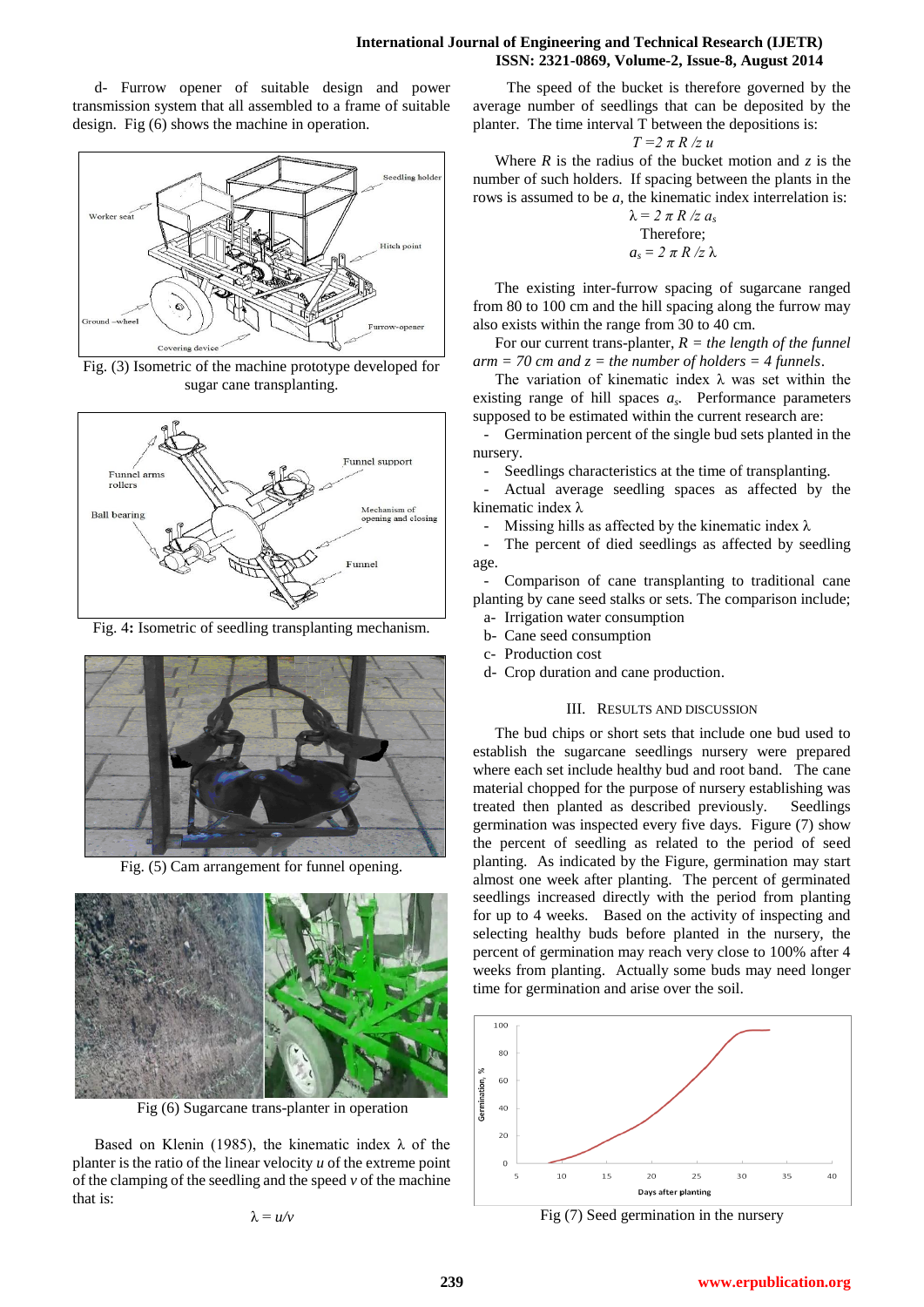Seedling size development parameters were also measured each five days after the full germination of the nursery. Consequently the measurements of seedling size were started 30 days after planting in the nursery. Figure (8) show two parameters used to describe seedling sizes represented in the full length of the seedling and the length of seedling stem. As shown in the Figure, the seedling size developed rapidly after germination. The average seedling full length may reach more than 50 cm within less than 45 days from planting. Actually, when planting several nurseries, considerable variation in seedling sizes may be easily seen. The variation may refer to the cane seed variety or to the nursery soil. The activities of seedlings treatment, planting at precise depth and nursery care may also be effective factors not only on germination but also on seedling size. Larger seedlings may cause difficulties in case of mechanical transplanting and longer seedling leafs may be rapidly dehydrated.



Fig (8) seedling size as related to nursery age

Based on Klenine (1985), the uniformity of seedlings placement of the planting unit is largely depend on the kinematics of the trans-planter mechanism. The kinematic coefficient λ was computed as previously described. Theoretical spaces in between seedlings were computed at variable values of λ. The machine was operated at the same values of λ, where the actual average seedlings spaces were measured in the field. Figure (9) show the average actual seedling spaces in comparison to the theoretical seedling spaces. Average spaces between seedlings were close to the theoretically computed spaces at the lower values of  $\lambda$ . The higher values of  $\lambda$  were set by changing the ratio of the funnel linear speed  $u$  to the machine forward speed  $v$  by replacing the sprockets on both shafts of the ground wheel of and the shaft that rotates the metering system shaft. The higher value of  $\lambda$ , the larger the variation between theoretically computed and actually measured spaces between seedlings. The variation of the transplanted seedlings spaces may refer to one or both of the following reasons: 1) Variation of slip ratio of the machine ground speed as affected by the change of forward speed. 2) The ability of the labor to feed funnels (that represent the metering system) at variable machine speed. At lower forward speeds, lower wheel slip ratio occurred and smooth current funnels to be fed with seedlings pass in front of the labor that explains the close values of the two curves of Figure (9) at lower values of  $\lambda$ .



Fig (9) Seedling spaces as affected by the machine kinematic factor  $(\lambda)$ .

The percent of missing hills (Fig 10) was determined after transplanting the full field. The missed hills detected in the trans-planted field represent the miss-feeding of some funnels due to the limited ability of the labor to handle seedlings from the tray and feed them in the funnels. At higher values of  $\lambda$ , the interval of feeding seedlings is shorter and the probability of miss-feeding becomes greater. When inspecting the transplanted furrow, the missed hills appear as gaps of distances between the adjacent seedlings that duplicate the proper spaces. In case of sugarcane fields established by transplanting, the problem of missing hills would be manageable since the farmer can easily transplant the missed hills by hand in the same day directly before irrigation. In contrast, missed hills represent a complex problem in case of traditional sugarcane planting method because the farmer will not be sure about missing hills before one and half month from planting. Therefore, replanting these gaps may be useless because the seeds replanted in such gaps will be weak and the cane of replanted hills will be immature at the time of harvesting.



Fig (10) Missing hills as affected by the machine kinematic factor (λ).

Some transplanted seedlings may become died after transplanting. The field should be daily inspected for one week after transplanting to localize the dead hills. The drought seedlings should be removed and a healthy seedling transplanted by hand to eliminate the gap. Therefore, some extra seedlings should be left in the nursery to compensate both missing and died hills immediately after transplanting. Figure (11) show the percent of dead seedlings in relation to seedling age. Seedlings of 7 weeks age may of the optimum size for transplanting. Higher percent of dead seedlings may be occurred in case of small weak seedlings of 5 weeks age. The percent of dead seedlings may show rapidly increase in case of nursery older than 8 weeks. It may be reasonable to transplant sugarcane seedlings of nurseries up to 8 weeks age.